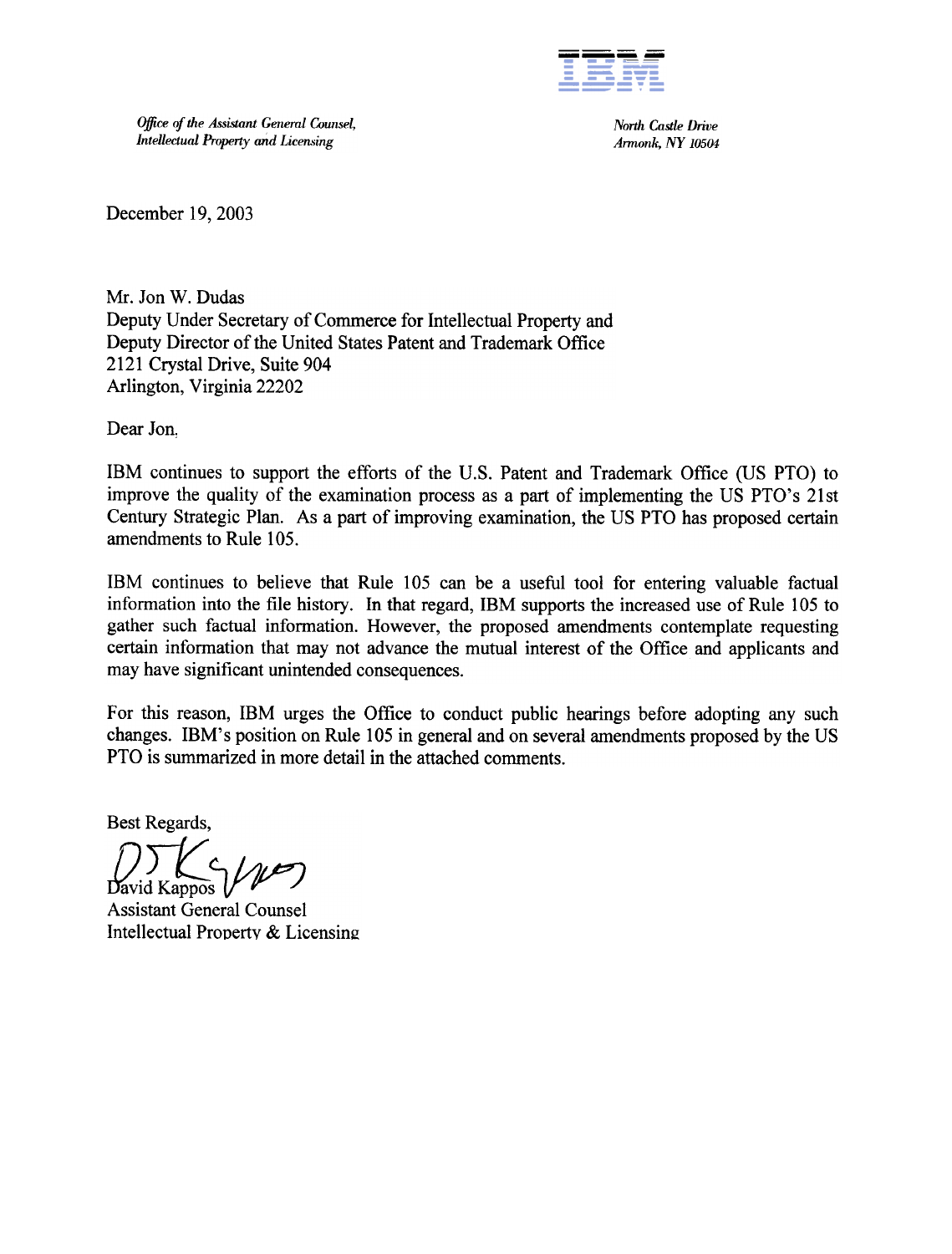## IBM COMMENT ON PROPOSED RULE 105

IBM applauds the US Patent and Trademark Office (US PTO) for proposing changes to increase the use of Rule 105 to improve the quality of the examination process. Since its introduction, the Rule has not been used effectively. In fact, in a recent poll by IBM with respect to its patent application filings, we were not able to find a single example of a Rule 105 request.

While the US PTO proposal includes a number of constructive measures, IBM believes that further revision is needed so that the Rule will strike an appropriate balance between an examiner's need for information and an applicant's concern that inquiries may be unwarranted and burdensome.

'0 achievethis balance,IBM believes that certain principles should guide the use of the Rule

First, Rule 105 should enable an examiner to request factual information when the applicant either controls or has superior knowledge or access to relevant infonnation (see examples below). In this way, Rule 105 can serve the interests of efficiency by requiring applicants to provide information that they should have ready access to, and that should be much easier for them to provide than for the examiner to gather.

Second, to avoid inhibiting its use, Rule 105 should not require prior supervisory approval, although the examiner should substantiate, on the record, lack of success in finding such information independently. Including support on the record helps ensure that the examiner has evaluated the application and claims, and has framed a specific inquiry rather than a pro forma request. It is suggested that the US PTO promulgate guidelines to direct examiners in making Rule 105 requests in accordance with the revised Rule.

Third, the US PTO should precisely describe what information may be sought under Rule 105 and such infonnation should be limited to the knowledge of the inventors and legal counsel working with the inventors in preparation and/or prosecution of the application.

The revised Rule 105 should operate in conjunction with Rule 56, so that art submitted under Rule 105 will be deemed disclosed to the US PTO under Rule 56.

Examples of appropriate inquiries include:

(i) Information that helps ensure that the examiner searches and examines the "right" invention, preferably prior to the first official action on the merits. This can include a request for background information or references to the specification that could elucidate the meaning of claim terms. Identifying structure or steps that correspond to a functional claim limitation fall into this category. Similarly, inquiries seeking to clarify "resultsobtained" limitations in claims should be authorized. Identifying "utility" if not evident from the specification also fits in this category of information that helps enable the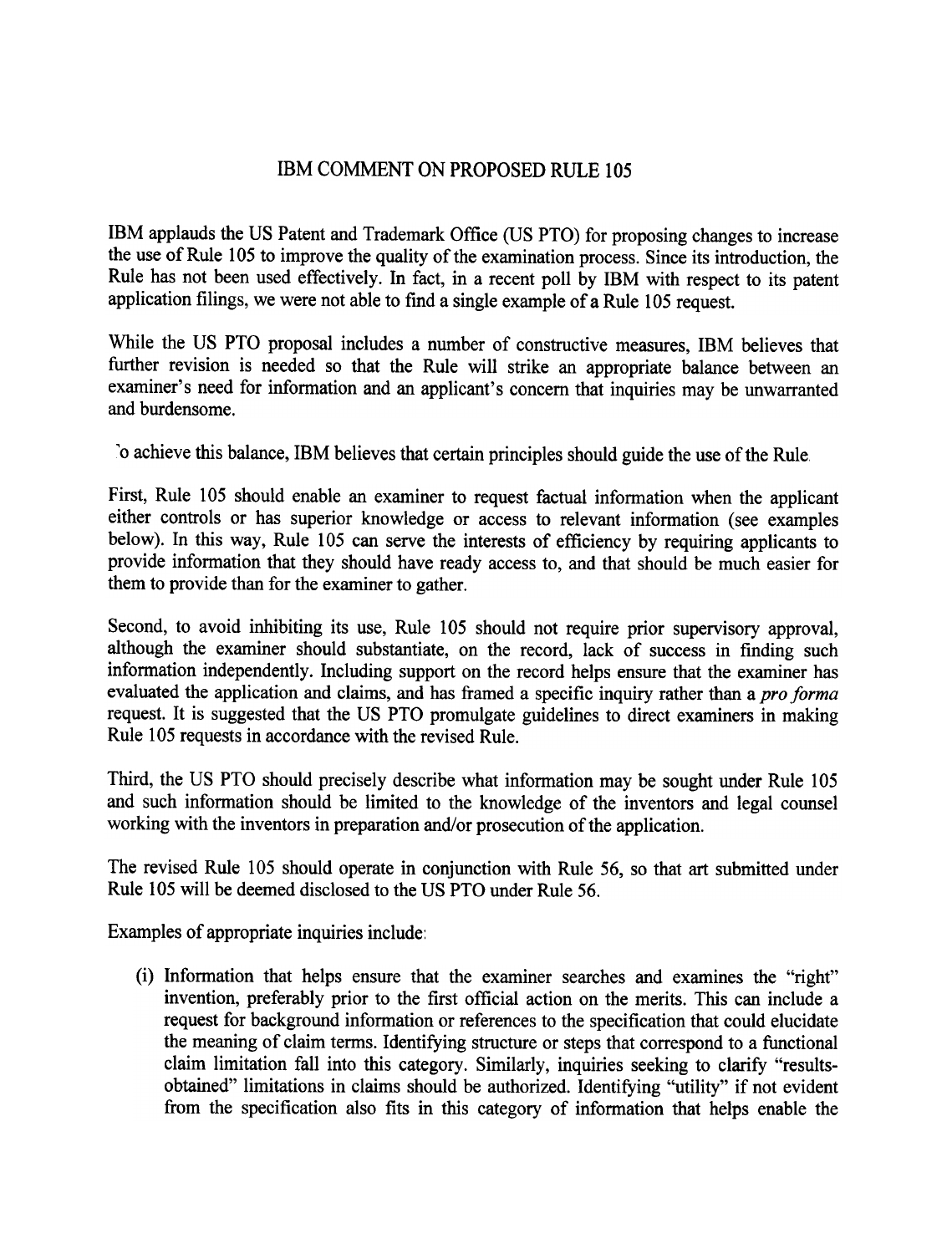examiner conduct a proper review. An examiner should be able to request linkage between identified claim terms and the drawings and/or specification. In addition to improving examination efficiency, clarifying ambiguity benefits the public by providing a more certain claim scope.

- (ii) Information that identifies  $\frac{known}{}$  databases, publications, conferences, or names of others **known** to be working in the field. While the applicant should not be required to interpret or stipulate to the level of ordinary skill in the art, database, publication, and like information can be useful to the examiner and not burdensometo the applicant in helping the examiner understand the level of skill.
- (iii) Information that provides a showing of what is new matter in a CIP, or support for new features in an amended claim. This will improve examination by better enabling the examiner to identify which, if any, filing date applies to different claims. This information should be easier for the applicant to determine than the examiner. It will also save time and expense for both parties in any later litigation.

Examples of requests that are *not* appropriate would include:

- (a) Inquiries concerning unannounced products or products plans or any other confidential information.
- (b) inquiries directed to a company as a whole or to individuals in the company who are neither inventors nor counsel. This clarification will avoid unreasonable burden and potential liability on applicants.
- (c) Inquiries eliciting legal conclusions, such as "what the level of skill in the art" is. It is the examiner, not the applicant, who should apply the law to the facts. Rule 105 should be a mechanism for gathering factual information, not a general means for securing admissions or stipulations that would require inordinate time and expense by the applicant (or counsel), and likely yield minimal sanitized results.
- (d) Inquiries eliciting "applicant's interpretation of the distinctions among claims" or "applicant's interpretation for the intended breadth of claim terms". These should be clear from the patent application. If a claim term is unclear, factual inquiries (as noted above) are appropriate.
- (e) Requests that are of an omnibus nature. For example, requesting specification support for **all** means-plus-function limitations (where the corresponding structure may be clear for some of the limitations) should not be authorized. Along this line, the US PTO proposal would allow requests for "other information pertinent to patentability"; this is too openendedand may lead to unlimited burden on applicants.

We recognize the argument that existing rejections are a sufficient or more apt mechanism to address Rule 105 issues. IBM believes that the purpose for Rule 105 is to gather information that may avoid or substantiate a rejection, while rejections provide legal conclusions made by the